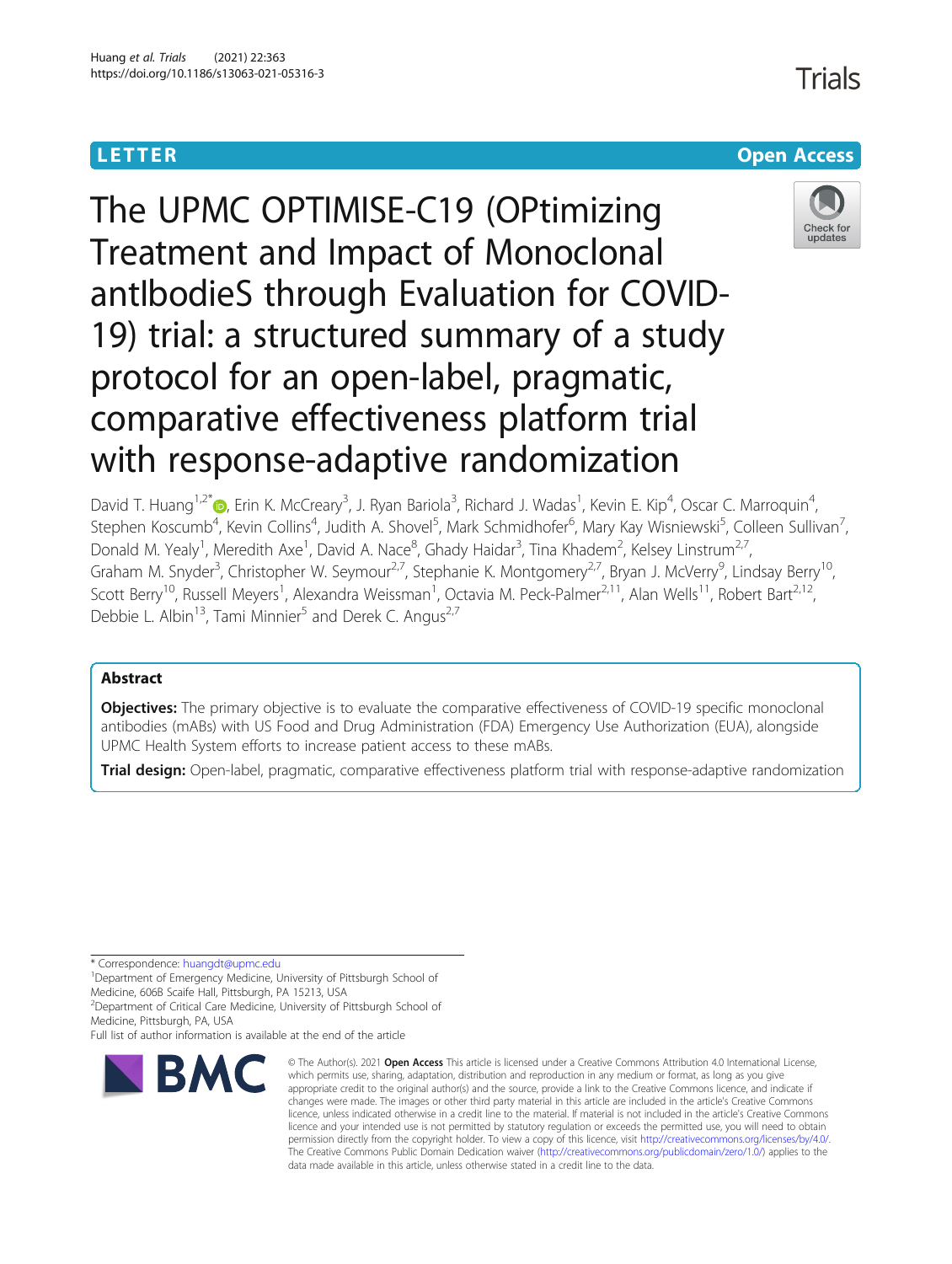Participants: We will evaluate patients who meet the eligibility criteria stipulated by the COVID-19 mAB EUAs who receive mABs within the UPMC Health System, including infusion centers and emergency departments. EUA eligibility criteria include patients with mild to moderate COVID-19, <10 days of symptoms, and who are at high risk for progressing to severe COVID-19 and/or hospitalization (elderly, obese, and/or with specific comorbidities). The EUA criteria exclude patients who require oxygen for the treatment of COVID-19 and patients already hospitalized for the treatment of COVID-19. We will use data collected for routine clinical care, including data entered into the electronic medical record and from follow-up calls.

Intervention and comparator: The interventions are the COVID-19 specific mABs authorized by the EUAs. All aspects of mAB treatment, including eligibility criteria, dosing, and post-infusion monitoring, are as per the EUAs. As a comparative effectiveness trial, all patients receive mAB treatment, and the interventions are compared against each other.

When U.S. government mAB policies change (e.g., FDA grants or revokes EUAs), UPMC Health System policies and the evaluated mAB interventions will accordingly change. From November 2020 to February 2021, FDA issued EUAs for three mAB treatments (bamlanivimab; bamlanivimab and etesevimab; and casirivimab and imdevimab), and at trial launch on March 10, 2021 we evaluated all three. Due to a sustained increase in SARS-CoV-2 variants in the United States resistant to bamlanivimab administered alone, on March 24, 2021 the U.S. Government halted distribution of bamlanivimab alone, and UPMC accordingly halted bamlanivimab monotherapy on March 31, 2021. On April 16, 2021, FDA revoked the EUA for bamlanivimab monotherapy. At the time of manuscript submission, we are therefore evaluating the two mAB treatments authorized by EUAs (bamlanivimab and etesevimab; and casirivimab and imdevimab).

Main outcomes: The primary outcome is total hospital free days (HFD) at 28 days after mAB administration, calculated as 28 minus the number of days during the index stay (if applicable – e.g., for patients admitted to hospital after mAB administration in the emergency department) minus the number of days readmitted during the 28 days after treatment. This composite endpoint captures the number of days from the day of mAB administration to the 28 days thereafter, during which the patient is alive and free of hospitalization. Death within 28 days is recorded as -1 HFD, as the worst outcome.

Randomisation: We will start with equal allocation. Due to uncertainty in sample size, we will use a Bayesian adaptive design and response adaptive randomization to ensure ability to provide statistical inference despite variable sample size.

When mABs are ordered by UPMC physicians as a generic referral order, the order is filled by UPMC pharmacy via therapeutic interchange. OPTIMISE-C19 provides the therapeutic interchange via random allocation. Infusion center operations teams and pharmacists use a mAB assignment application embedded in the electronic medical record to determine the random allocation.

Blinding (masking): This trial is open-label. However, outcome assessors conducting follow-up calls at day 28 are blinded to mAB assignment, and investigators are blinded to by-mAB aggregate outcome data until a statistical platform trial conclusion is reached.

**Numbers to be randomised (sample size):** Sample size will be determined by case volume throughout the course of the pandemic, supply of FDA authorized mABs, and by that needed to reach a platform trial conclusion of inferiority, superiority, or futility of a given mAB. The trial will continue as long as more than one mAB type is available under EUA, and their comparative effectiveness is uncertain.

Trial Status: Protocol Version 1.0, February 24, 2021.

Recruitment began March 10, 2021 and is ongoing at the time of manuscript submission. The estimated recruitment end date is February 22, 2022, though the final end date is dependent on how the pandemic evolves, mAB availability, and when final platform trial conclusions are reached. As noted above, due to U.S. Government decisions, UPMC Health System halted bamlanivimab monotherapy on March 31, 2021.

Trial registration: ClinicalTrials.gov Identifier: [NCT04790786](https://clinicaltrials.gov/ct2/show/NCT04790786). Registered March 10, 2021

Full protocol: The full protocol is attached as an additional file, accessible from the Trials website (Additional file [1\)](#page-2-0). In the interest in expediting dissemination of this material, the familiar formatting has been eliminated; this Letter serves as a summary of the key elements of the full protocol.